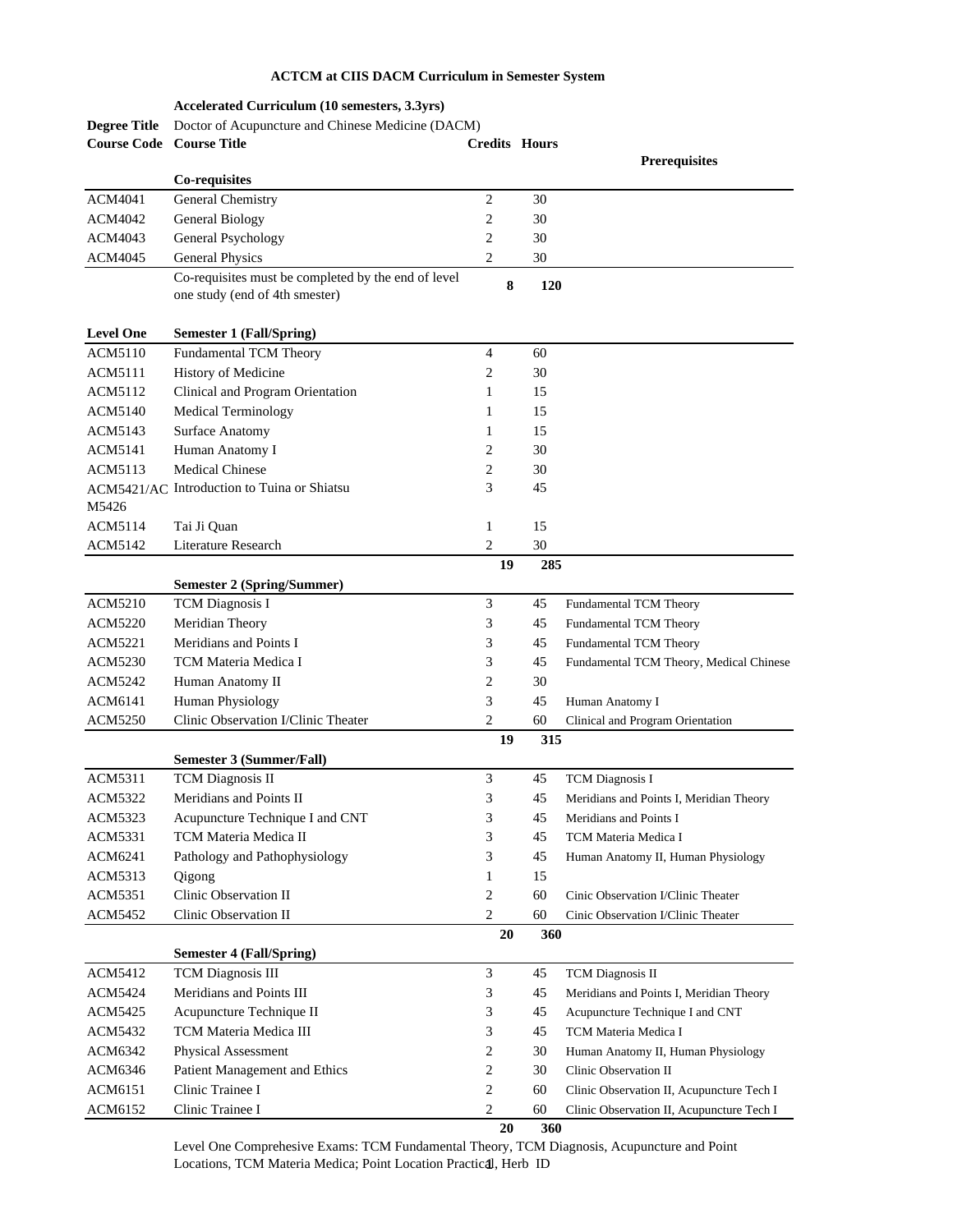| <b>Level Two</b> | <b>Semester 5 (Spring/Summer)</b>           |                         |     |                                            |  |
|------------------|---------------------------------------------|-------------------------|-----|--------------------------------------------|--|
| ACM6121          | Acupuncture Technique III                   | 3                       | 45  | Acupuncture Technique I and CNT            |  |
| ACM6122          | <b>Acupuncture Theory</b>                   | 3                       | 45  | Meridians and Points III                   |  |
| ACM6131          | <b>TCM</b> Formulary I                      | 3                       | 45  | TCM Materia Medica III                     |  |
| ACM6441          | Western Clinical Medicine I                 | 3                       | 45  | Pathology and Pathophysiology              |  |
| ACM6443          | <b>Advanced Physical Assessment</b>         | $\overline{\mathbf{c}}$ | 30  | <b>Physical Assessment</b>                 |  |
| ACM6421          | Auricular Acupuncture                       | $\overline{c}$          | 30  | Acupuncture Technique I and CNT, TCM       |  |
|                  |                                             |                         |     | Diagnosis III                              |  |
| ACM6253          | Clinic Trainee II                           | $\mathfrak{2}$          | 60  | Clinic Trainee I                           |  |
| ACM6354          | Clinic Trainee II                           | $\overline{c}$          | 60  | Clinic Trainee I                           |  |
|                  |                                             | 20                      | 360 |                                            |  |
|                  | Semester 6 (Summer/Fall)                    |                         |     |                                            |  |
| ACM6223          | Acupuncture Treatment for Disease           | 3                       | 45  | Meridian and Points III                    |  |
| ACM6232          | <b>TCM</b> Formulary II                     | 3                       | 45  | <b>TCM</b> Formulary I                     |  |
| ACM6542          | Western Clinical Medicine II                | 3                       | 45  | Pathology and Pathophysiology              |  |
| ACM6235          | <b>TCM</b> Internal Medicine I              | 3                       | 45  | <b>TCM Formulary I</b>                     |  |
| ACM6543          | Diet and Nutrition                          | $\overline{c}$          | 30  | Pathology and Pathophysiology              |  |
| ACM6245          | <b>Business Practices and Marketing</b>     | 2                       | 30  |                                            |  |
| ACM6455          | Clinic Trainee III                          | 2                       | 60  | Clinic Trainee I                           |  |
|                  |                                             | 18                      | 300 |                                            |  |
|                  | <b>Semester 7 (Fall/Spring)</b>             |                         |     |                                            |  |
| ACM6333          | <b>TCM</b> Formulary III                    | 3                       | 45  | <b>TCM Formulary I</b>                     |  |
| ACM6336          | <b>TCM</b> Internal Medicine II             | 3                       | 45  | <b>TCM</b> Internal Medicine I             |  |
| ACM7142          | Pharmacology                                | 2                       | 30  | Pathology and Pathophysiology              |  |
| ACM6321          | Meridians and Points Review                 | $\overline{c}$          | 30  | Meridians and Points III                   |  |
| ACM6335          | Herbal Comparison and Syndrome-Based Herbal | 3                       | 45  | TCM Materia Medica III                     |  |
|                  | Study                                       |                         |     |                                            |  |
| ACM7145          | Western Gynecology                          | 2                       | 30  | Pathology and Pathophysiology              |  |
| <b>ACM7141</b>   | Drug and Herb Interactions                  | 1                       | 15  | TCM Materia Medica III, co Pharmacology    |  |
| ACM6551          | Clinic Intern I                             | 2                       | 60  | Clinical Trainee III, Acupuncture Tech III |  |
| <b>ACM6552</b>   | Clinic Intern I                             | $\overline{2}$          | 60  | Clinical Trainee III, Acupuncture Tech III |  |
|                  |                                             | 20                      | 360 |                                            |  |

Level Two Comprehesive Exams: Acupuncture and Techniques, TCM Formulas, Biomedicine; Point Location Practical